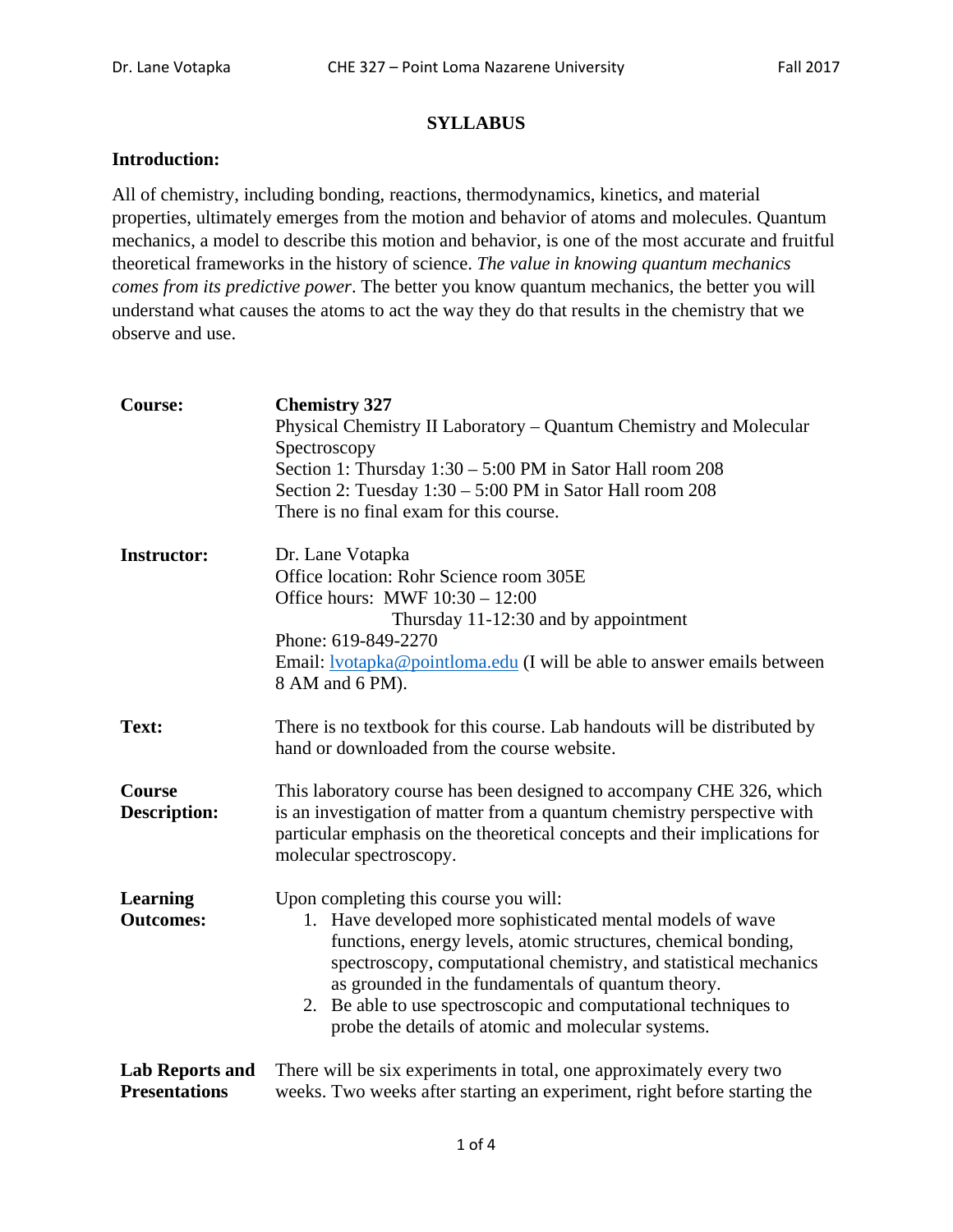next experiment, you will need to submit a lab report, make a presentation, or conduct a "chalk talk". More details about these assignments will be described in the first few lab sessions or through handouts, or both.

Attendance: Regular and punctual attendance at all classes is considered essential to optimum academic achievement. If the student is absent from more than 10 percent of class meetings, the faculty member can file a written report which may result in de-enrollment. If the absences exceed 20 percent, the student may be de-enrolled without notice until the university drop date or, after that date, receive the appropriate grade for their work and participation. See [Academic Policies](http://catalog.pointloma.edu/content.php?catoid=18&navoid=1278) in the Undergraduate Academic Catalog.

> ADDITIONAL NOTE: The above paragraph is the official PLNU policy, but I think that the timing of this lab course can be a bit more flexible than usual. Everyone should plan to arrive at the beginning of the section time on the first day of an experiment for your fellow students' presentations and my instructions for how to conduct that week's experiment. After that, since equipment is scarce, we will have to take turns using equipment, and you are free to come and go if it isn't your turn to run the experiment. If you've already performed your experiment for that week, you don't have to come in, but I will try to accommodate you during that time to answer your questions or allow you to re-conduct your experiment if you desire to.

**Grading:** You'll submit six reports, presentations, or chalk talks, but I'll drop the lowest grade. That leaves five lab reports, presentations, or chalk talks at 20% each.

| A       | 90% | C    | 70%   |
|---------|-----|------|-------|
| A-      | 88% | $C-$ | 68%   |
| B+      | 86% | $D+$ | 66%   |
| B       | 80% | D    | 60%   |
| В-      | 78% | $D-$ | 58%   |
| $C_{+}$ | 76% | F    | < 58% |

**Lecture:** CHE 326 is a separate lecture course related to this material

**PLNU Mission** To teach ~ to shape ~ to send

Point Loma Nazarene University exists to provide higher education in a vital Christian community where minds are engaged and challenged, character is modeled and formed, and service is an expression of faith. Being of Wesleyan heritage, we strive to be a learning community where grace is foundational, truth is pursued, and holiness is a way of life.